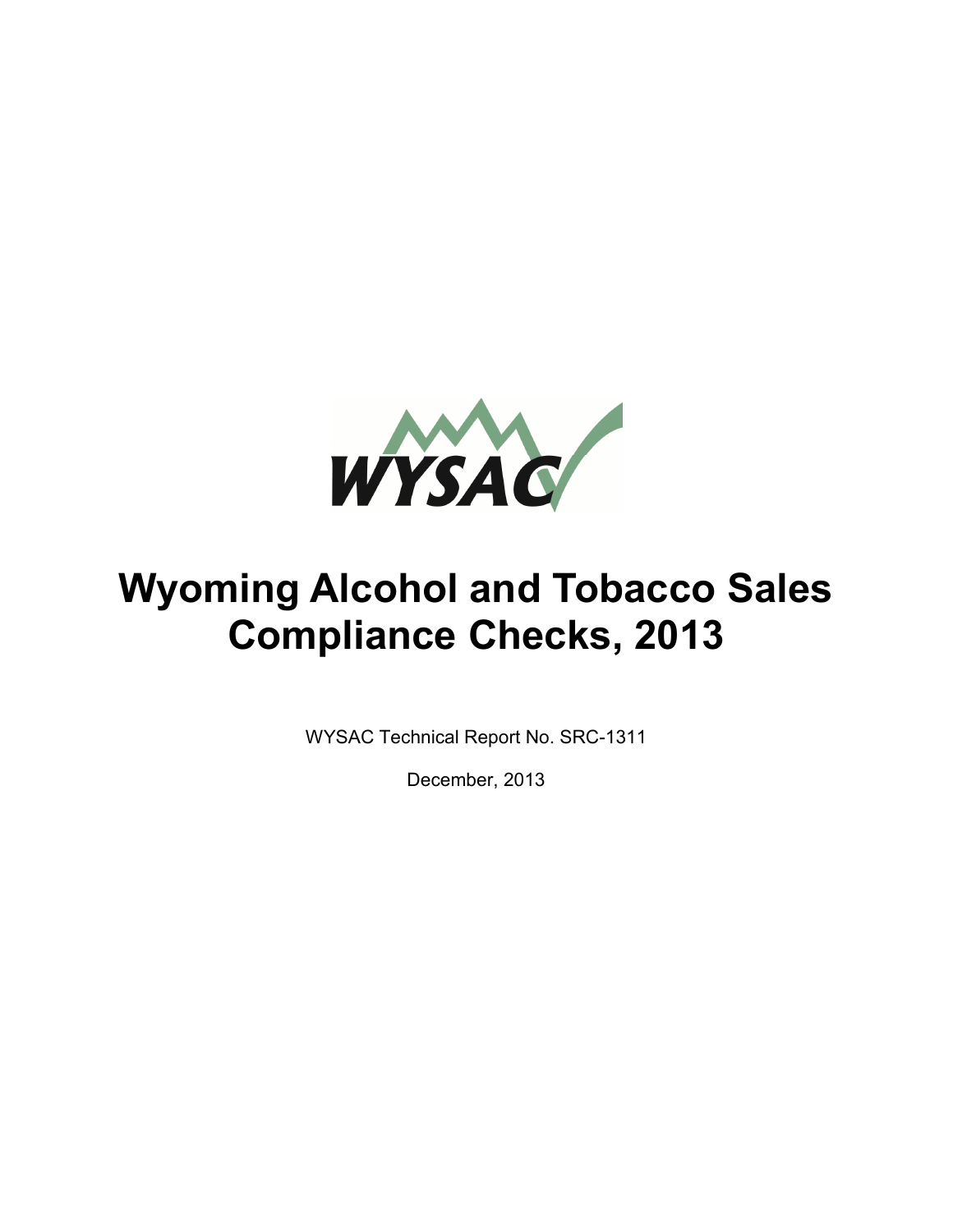# **Wyoming Alcohol and Tobacco Sales Compliance Checks, 2013**

By W. Trent Holder, Assistant Research Scientist

With the assistance of Tyler Hopkins, Assistant Research Scientist

#### **Wyoming Survey & Analysis Center**

University of Wyoming 1000 E. University Ave, Dept. 3925 Laramie, WY 82071 (307) 766-2189 • wysac@uwyo.edu http://wysac.uwyo.edu

Citation for this document: WYSAC (2013) *Wyoming Alcohol and Tobacco Sales Compliance Checks, 2013,* by Holder, W. T. (WYSAC Technical Report No. SRC-1311). Laramie, WY: Wyoming Survey & Analysis Center, University of Wyoming.

Short reference: WYSAC (2013), *Alcohol and Tobacco Sales Compliance*.

© Wyoming Survey & Analysis Center, 2013.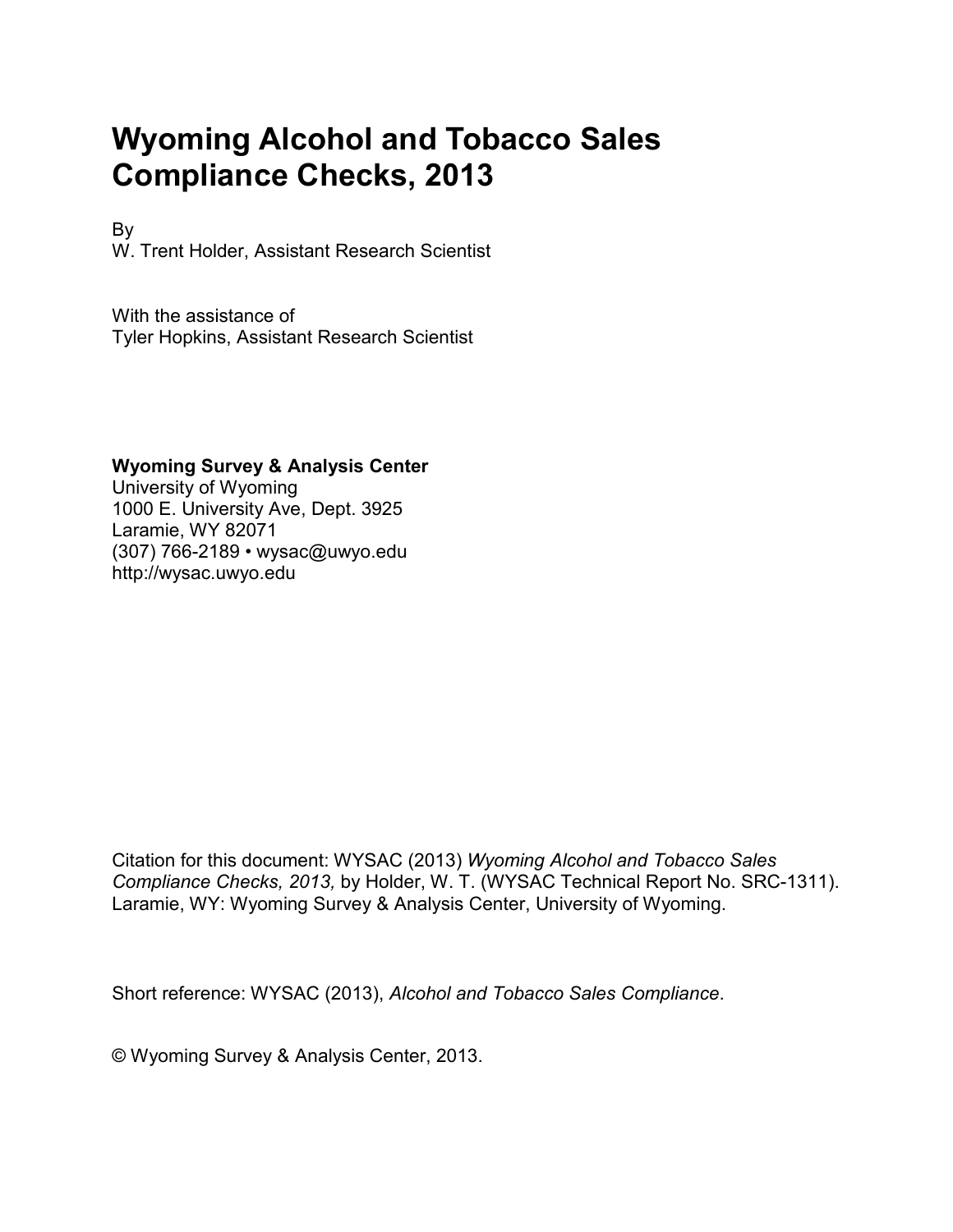## **Table of Contents**

## **List of Tables**

| Table 3.1. Alcohol Sales Compliance Rates and Number of Violations by County (2013)*9  |  |
|----------------------------------------------------------------------------------------|--|
| Table 3.2. Alcohol Sales Compliance Rates and Number of Violations by Municipality     |  |
|                                                                                        |  |
| Table 3.3. Summary of Alcohol Sales Compliance Rates by Municipality (2013)11          |  |
| Table 3.4. Tobacco Sales Compliance Rate and Number of Violations by County (2013)* 14 |  |
| Table 3.5. Tobacco Sales Compliance Rate and Number of Violations by Municipality      |  |
|                                                                                        |  |
| Table 3.6. Summary of Tobacco Sales Compliance Rates by Municipality (2013)16          |  |
|                                                                                        |  |

# **List of Figures**

| Figure 3.2. Number of Regions Submitting Alcohol Sales Compliance Checks (2007– |  |
|---------------------------------------------------------------------------------|--|
|                                                                                 |  |
| Figure 3.3. Number of Regions Submitting Tobacco Sales Compliance Checks (2007– |  |
|                                                                                 |  |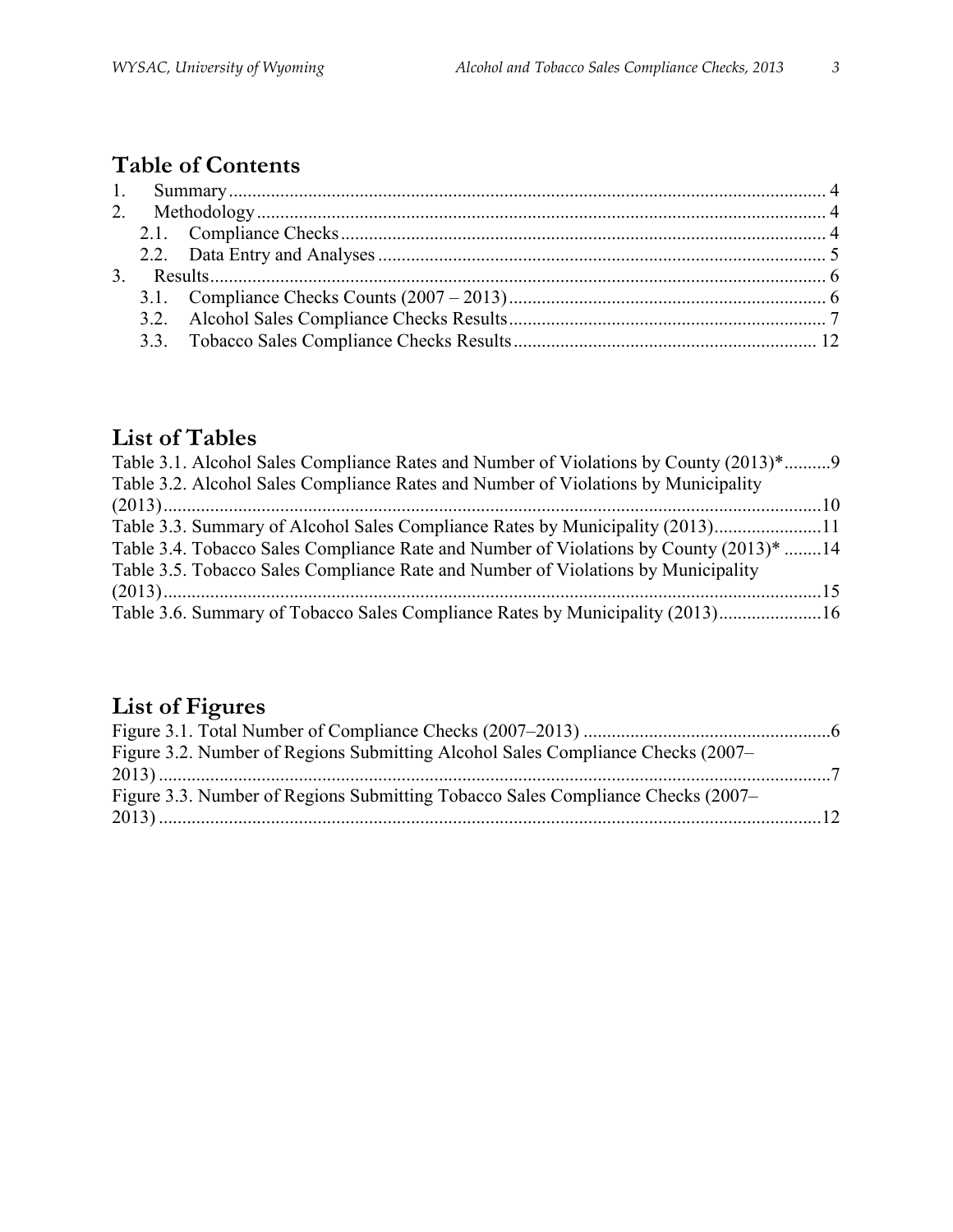# **Wyoming Alcohol and Tobacco Sales Compliance Checks, 2013**

#### **1. Summary**

In July 2013 the Wyoming Association of Sheriffs and Chiefs of Police (WASCOP) engaged the Wyoming Survey & Analysis Center (WYSAC) to complete data entry, analysis, and reporting for the annual tobacco and alcohol sales compliance inspection checks performed by Wyoming police officers. This marks the sixth consecutive year that WYSAC has handled this project.

Data entry began in August and concluded in November, 2013. After all inspection forms were entered into a database, the data were cleaned and then analyzed. The results are summarized in tables found in Section 3 of this report. A total of 1131 alcohol and 790 tobacco sales compliance inspection forms were received by WYSAC and entered in the database. Of those, 1069 alcohol and 781 tobacco forms were determined to be valid and subsequently included in the analyses.

The analyses show that, for all businesses where valid checks were completed, the overall compliance rate was 86.9% for alcohol sales and 89.5% for tobacco sales.

### **2. Methodology**

#### 2.1. Compliance Checks

Police officers in conjunction with an underage youth buyer attempted alcohol and tobacco purchases statewide. Checks are most often conducted at brick and mortar stores. Occasionally in the past vendors at special events (such as the Cheyenne Frontier Days) have also been checked. Aside from the type of item purchased, the protocol for completing these checks is the same for both alcohol and tobacco sales. It involves criminal compliance checks, which are "used to educate, encourage compliance and penalize non-compliance. These operations consist of prosecuting individuals for age-of-sale law violations through the court system."<sup>1</sup>

Prior to any compliance check purchase attempt, the youth buyer is:

- Photographed,
- Searched for additional cash or alternative identification,
- Taught the state or local statute explaining the law regarding underage purchasing, and
- Instructed to stay in line of sight of accompanying officers

The item to be purchased (i.e., bottle of Bud Light, pack of Marlboro Blues) is established beforehand. During buy attempts it is preferable for two officers to accompany the youth buyer, though this is not always a viable option due to small precincts and other engagements of officers.

 1 Nelson-Bragg, T. (2011). *State of Wyoming Compliance Check Manual.* Published by the Wyoming Department of Health, Behavioral Health Division and Wyoming Association of Sheriffs and Chiefs of Police.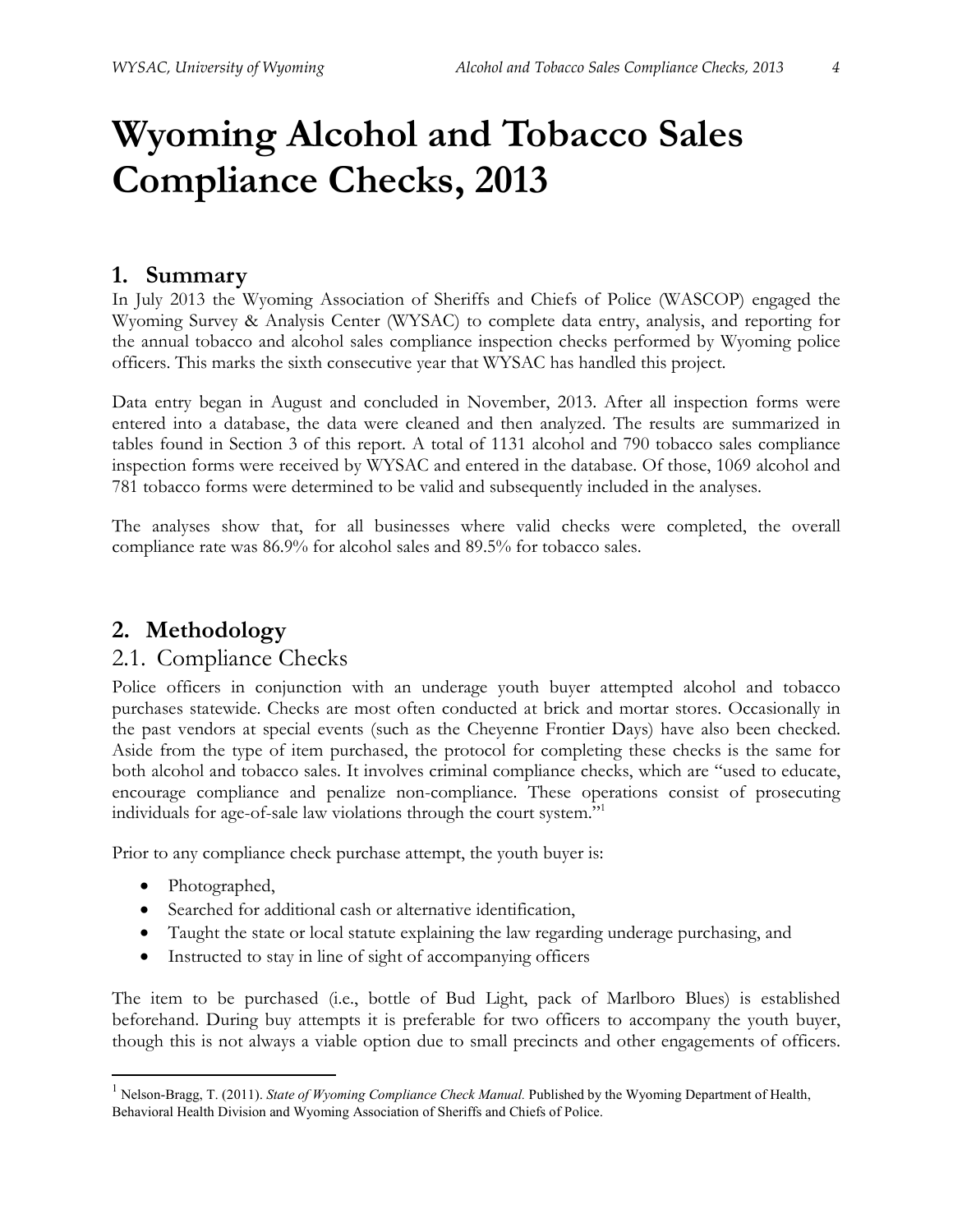Buyers carry their own personal identification, often a Wyoming driver's license, and are instructed to present it to any requesting clerks. If a purchase attempt is successful the clerk is issued a citation, or, less often, they are issued a warning.

The alcohol compliance checks included in this year's analysis were completed from October, 2012 through June, 2013 and the tobacco checks from December, 2012 through August, 2013.

### 2.2. Data Entry and Analyses

Completed inspection forms were hand-delivered to WYSAC from a designee of WASCOP. Forms were manually entered by trained WYSAC staff into two custom-built Microsoft Access Databases; one each for alcohol and tobacco checks. All officers who did not properly finish their inspection forms were contacted by telephone for clarification in an attempt to fill missing data, a process which ran from August to November, 2013.

Once data input was completed, the database was imported into SPSS 21.0 for processing, where cross-tabulations and frequency tables were generated. Finally, the databases were converted into Microsoft Excel files for electronic delivery to WASCOP.

Inspection forms indicating only a warning was issued were considered a violation of compliance for data analysis purposes, though no citations were issued. Entries which indicated an unsuccessful attempt (i.e., business closed, no longer selling alcohol/tobacco) were considered a null attempt and not included in the total valid compliance check count or data analysis. In a few cases, blank or extremely incomplete compliance check forms were submitted. These forms were counted towards only the total number of checks and are excluded from all other calculations. Of the 1131 alcohol forms submitted, 1069 were categorized as valid, 57 as null, and 5 as incomplete. Of the 790 submitted tobacco forms, 781 were categorized as valid, 7 as null, and 2 as incomplete.

Compliance rates are calculated by dividing the number of non-infractions reported by the number of valid compliance checks performed. This rate is considered valid since all compliance forms included in the calculations had a *resolution*, thus leaving no missing data associated with them.

A minor logical assumption was made concerning incomplete and inconsistent forms. For any compliance checks that resulted in no violation, the data regarding if identification was requested, checked, and checked against a calendar were assumed to be true. For a substantial number of cases these three variables were incomplete, however given the inspection result these data were filled in as true.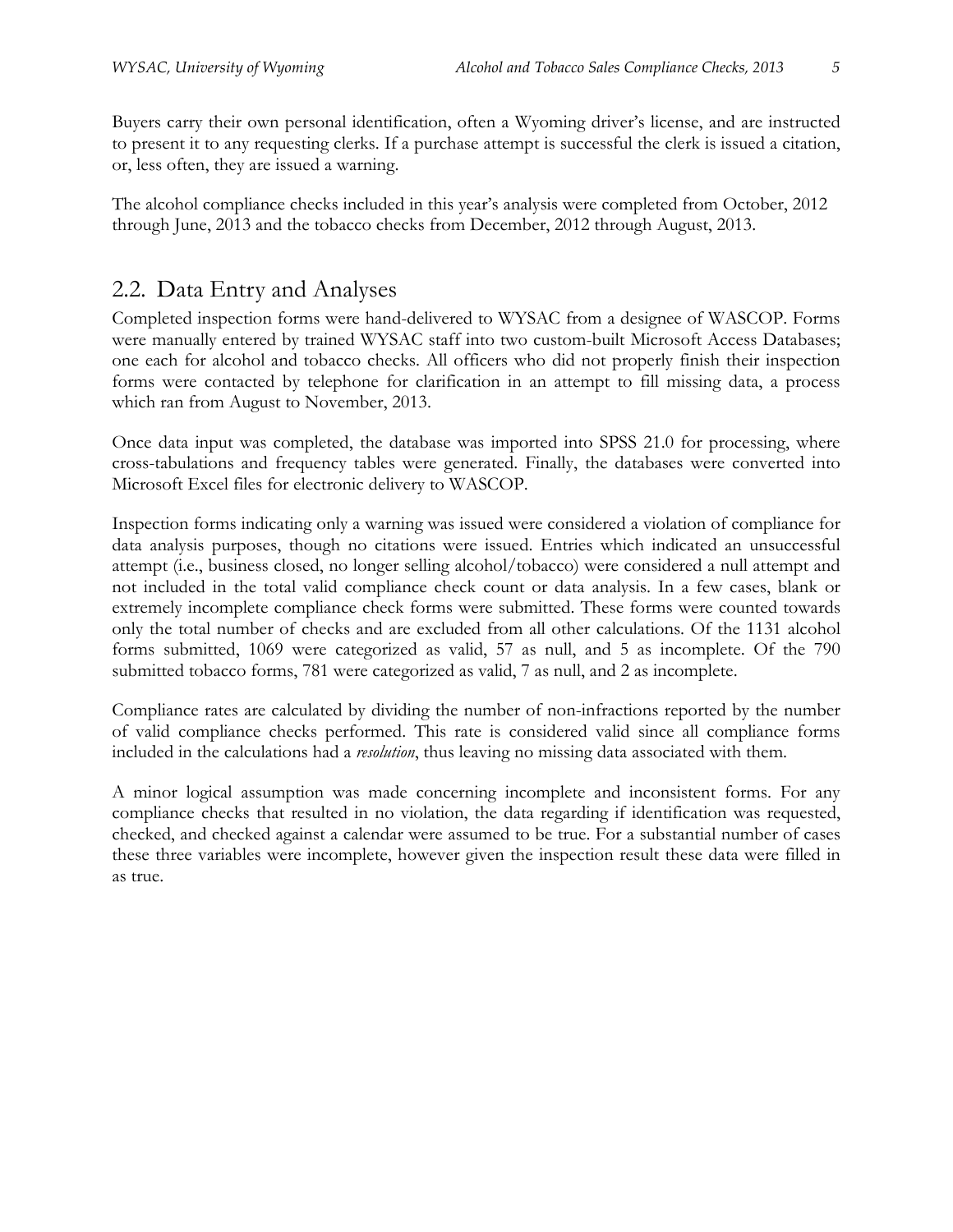## **3. Results**

## 3.1. Compliance Checks Counts (2007 – 2013)

The total number of compliance checks forms submitted each year from 2007 to 2013 is shown below in Figure 3.1. These totals include forms that were not used in the calculation of compliance rates, such as for businesses that were closed. Each year the number of completed forms for compliance with alcohol sales submitted to WYSAC for data entry and analysis has been substantially higher than those for tobacco sales.



**Figure 3.1. Total Number of Compliance Checks (2007–2013)**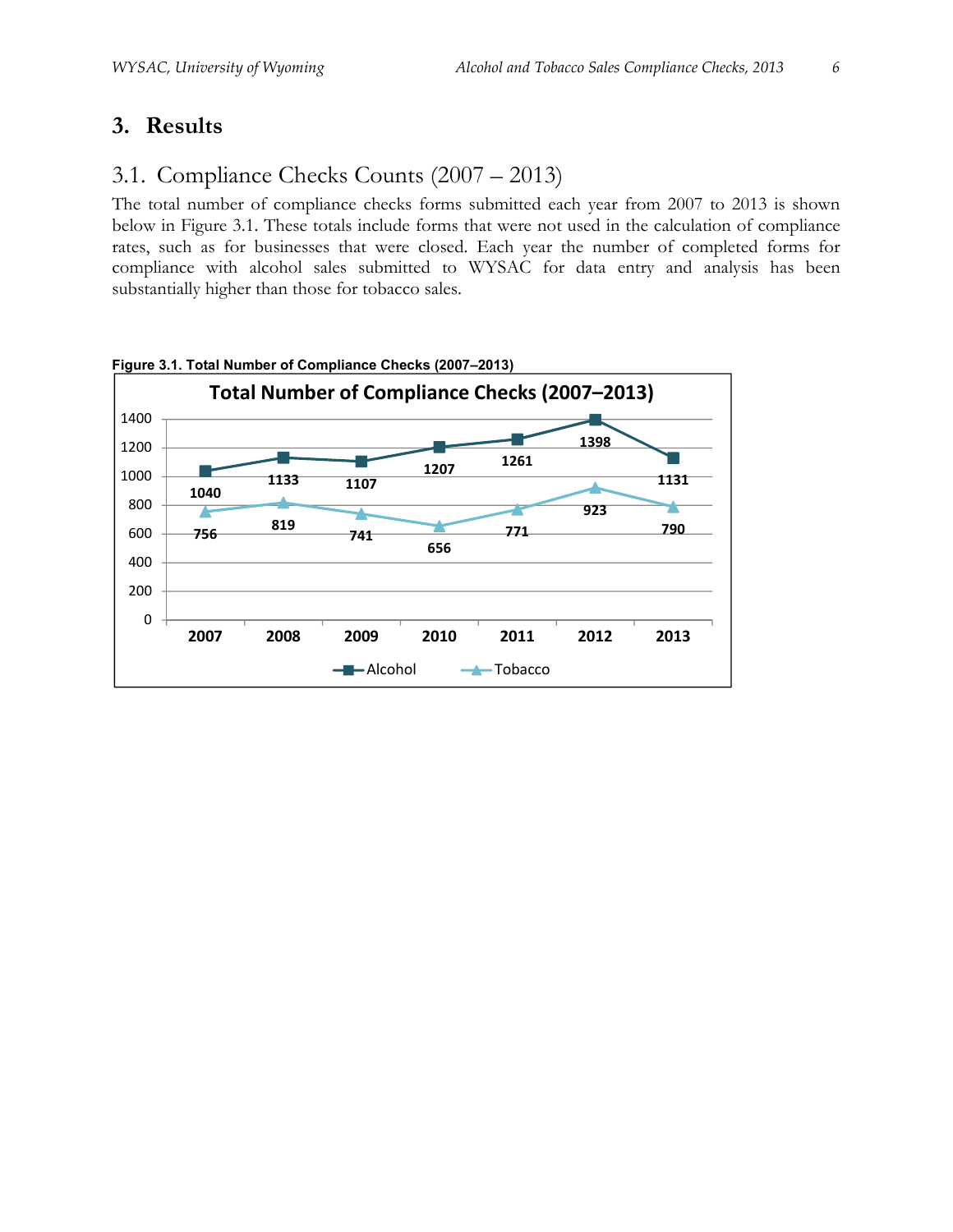## 3.2. Alcohol Sales Compliance Checks Results

In 2013, a total 1131 alcohol compliance check forms were submitted to WYSAC. After removing null attempts, 1069 forms were determined to be valid checks and included in the calculations of compliance rates.

Inspection forms indicating only a warning was issued were considered a violation of compliance for data analysis purposes, though no citations were issued. Data which represented an unsuccessful attempt because the business was closed were considered a null attempt and not included in the total compliance check count or calculations. Compliance rates were calculated by dividing the number of non-infractions reported by the number of compliance checks performed. Each qualifying establishment received one of three values: no violation, citation, or warning.

As shown below in Figure 3.2, valid alcohol forms were returned for 17 of 23 Wyoming counties and 42 Wyoming cities, unincorporated communities (such as Hiland), and census-designated places (such as Alcova). The counties that did not return valid forms were: Crook, Hot Springs, Niobrara, Washakie, and Weston. The number of checks returned varied greatly from one municipality to another; Casper received the highest number of inspections (143) and many small municipalities received as little as one inspection.



**Figure 3.2. Number of Regions Submitting Alcohol Sales Compliance Checks (2007–2013)**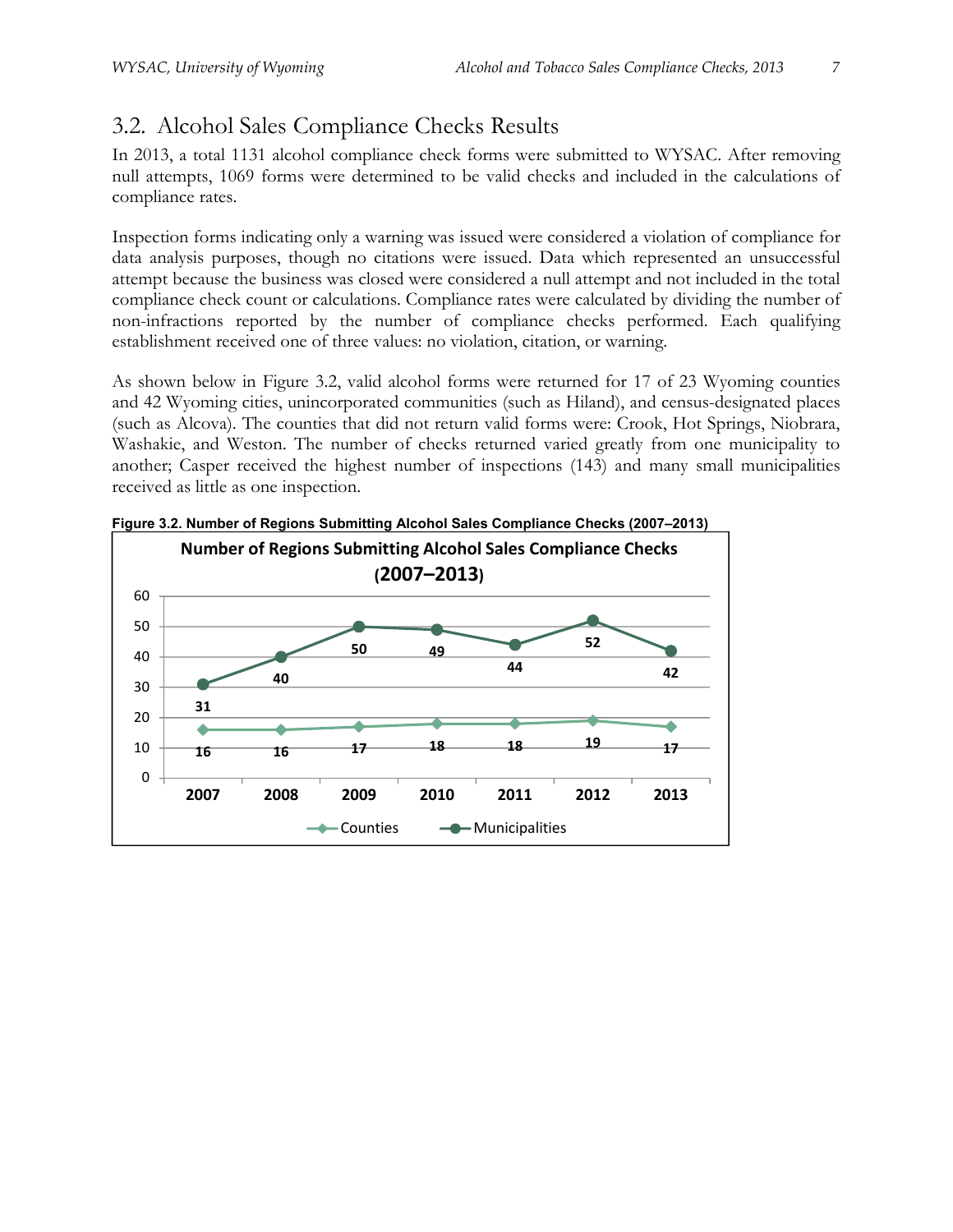-

Following are the results from the alcohol compliance checks performed in 2013. Compliance rates are presented first by county (Table 3.1), then by municipality (Table 3.2). In the county table, the name of each location is followed by a superscripted number which represents its relative ranking, with the highest compliance rate given a rank of one.

Overall alcohol sales compliance for all reporting counties and cities was 86.9%, an increase of less than one percentage point for the fourth year in a row<sup>2</sup>. It should be noted that different municipalities have submitted checks each year, so this comparison should not be considered representative of the "statewide compliance rate" but rather a comparison of the overall compliance rates for those municipalities that submitted forms.

Results by county, presented in Table 3.1, indicate that Big Horn County had the highest alcohol compliance rate at 100.0%, followed by Sublette County (97.6%), Teton County (95.5%), Uinta County (92.6%), Laramie County (92.0%), Sheridan County (91.1%), Park County (90.6%), Lincoln County (90.0%) and Goshen County (90.0%). Six counties had compliance rates between 89.9% and 80%: Johnson (88.6%), Natrona (87.3%), Albany (82.3%), Converse (81.3%), Campbell (80.9%), and Sweetwater (80.2%). Fremont County (77.3%) and Carbon County (62.5%) were the only two counties under 80% compliant. It should be noted that Sublette County (19) and Sheridan County (11) returned substantially more forms for businesses that were closed or no longer sold alcohol than any other county.

Table 3.2 displays the alcohol sales compliance rates and infractions for municipalities listed alphabetically and Table 3.3 summarizes municipalities in groups of decreasing compliance. Fifteen municipalities (Bar Nunn, Basin, Boulder, Diamondville, Edgerton, Hiland, Jeffrey City, Kinnear, Manderson, Midwest, Pathfinder, Pavillion, Powell, Star Valley Ranch, and Thayne) had a 100% compliance rate. Zero municipalities had rates of 50.0% or lower. Many of these municipalities had very small sample sizes (5 or less) which are more likely to result in extreme rates (100% or 0%). Waltman only had null attempt forms returned, so the community was omitted from calculations.

<sup>&</sup>lt;sup>2</sup> WYSAC (2012) *Wyoming Alcohol and Tobacco Compliance Checks, 2012, by Holder, W. T. (WYSAC Technical Report No.* SRC-1208). Laramie, WY: Wyoming Survey & Analysis Center, University of Wyoming.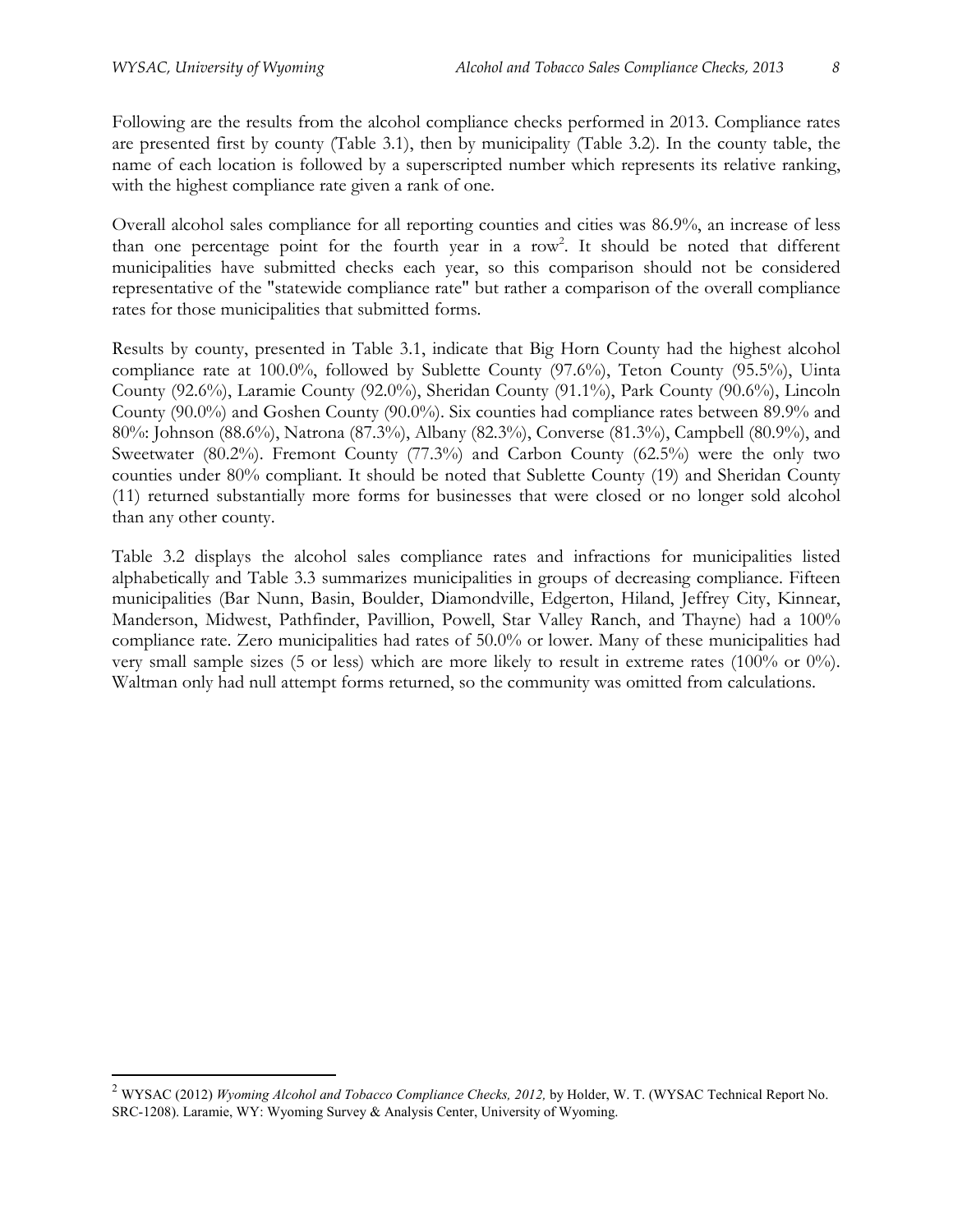|                          | Valid<br>Alcohol<br>Compliance | No                 | Prohibited<br><b>Sales</b> | Prohibited<br><b>Sales</b> | Closed or<br>Does Not | Compliance |
|--------------------------|--------------------------------|--------------------|----------------------------|----------------------------|-----------------------|------------|
| County                   | <b>Checks</b>                  | <b>Infractions</b> | <b>Violation</b>           | Warning                    | Sell Alcohol          | Rate       |
| Albany <sup>12</sup>     | 62                             | 51                 | $\overline{4}$             | $\overline{7}$             | 5                     | 82.3%      |
| Big Horn <sup>1</sup>    | $\overline{3}$                 | $\overline{3}$     | $\boldsymbol{0}$           | $\pmb{0}$                  | $\mathbf{1}$          | 100.0%     |
| Campbell <sup>14</sup>   | 94                             | 76                 | 16                         | $\overline{2}$             | $\mathbf 0$           | 80.9%      |
| Carbon <sup>17</sup>     | 16                             | 10                 | 6                          | $\mathbf 0$                | $\mathbf 0$           | 62.5%      |
| Converse <sup>13</sup>   | 48                             | 39                 | $\boldsymbol{9}$           | $\pmb{0}$                  | $\overline{2}$        | 81.3%      |
| Fremont <sup>16</sup>    | 66                             | 51                 | 12                         | $\overline{3}$             | $\mathbf 0$           | 77.3%      |
| Goshen $^{78}$           | 40                             | 36                 | $\pmb{0}$                  | $\overline{4}$             | $\mathbf 0$           | 90.0%      |
| Johnson <sup>10</sup>    | 35                             | 31                 | $\sqrt{4}$                 | $\pmb{0}$                  | 3                     | 88.6%      |
| Laramie <sup>5</sup>     | 138                            | 127                | 10                         | $\mathbf{1}$               | $\mathbf 0$           | 92.0%      |
| Lincoln <sup>T8</sup>    | 60                             | 54                 | 6                          | $\pmb{0}$                  | $\mathbf 0$           | 90.0%      |
| Natrona <sup>11</sup>    | 166                            | 145                | 20                         | $\mathbf{1}$               | 6                     | 87.3%      |
| Park <sup>7</sup>        | 64                             | 58                 | 6                          | $\mathbf 0$                | $\mathbf{1}$          | 90.6%      |
| Sheridan <sup>6</sup>    | 79                             | 72                 | $\overline{7}$             | $\mathbf 0$                | 11                    | 91.1%      |
| Sublette <sup>2</sup>    | 41                             | 40                 | $\mathbf 0$                | $\mathbf{1}$               | 19                    | 97.6%      |
| Sweetwater <sup>15</sup> | 86                             | 69                 | 17                         | $\boldsymbol{0}$           | 6                     | 80.2%      |
| Teton <sup>3</sup>       | 44                             | 42                 | $1\,$                      | $\mathbf{1}$               | $\mathbf 0$           | 95.5%      |
| Uinta <sup>4</sup>       | 27                             | 25                 | $\overline{2}$             | $\mathbf 0$                | 3                     | 92.6%      |
| <b>TOTAL</b>             | 1069                           | 929                | 120                        | 20                         | 57                    | 86.9%      |

#### **Table 3.1. Alcohol Sales Compliance Rates and Number of Violations by County (2013)\***

*\* The name of each location is followed by a superscripted number which represents its relative ranking, with the highest compliance rate given a rank of one.*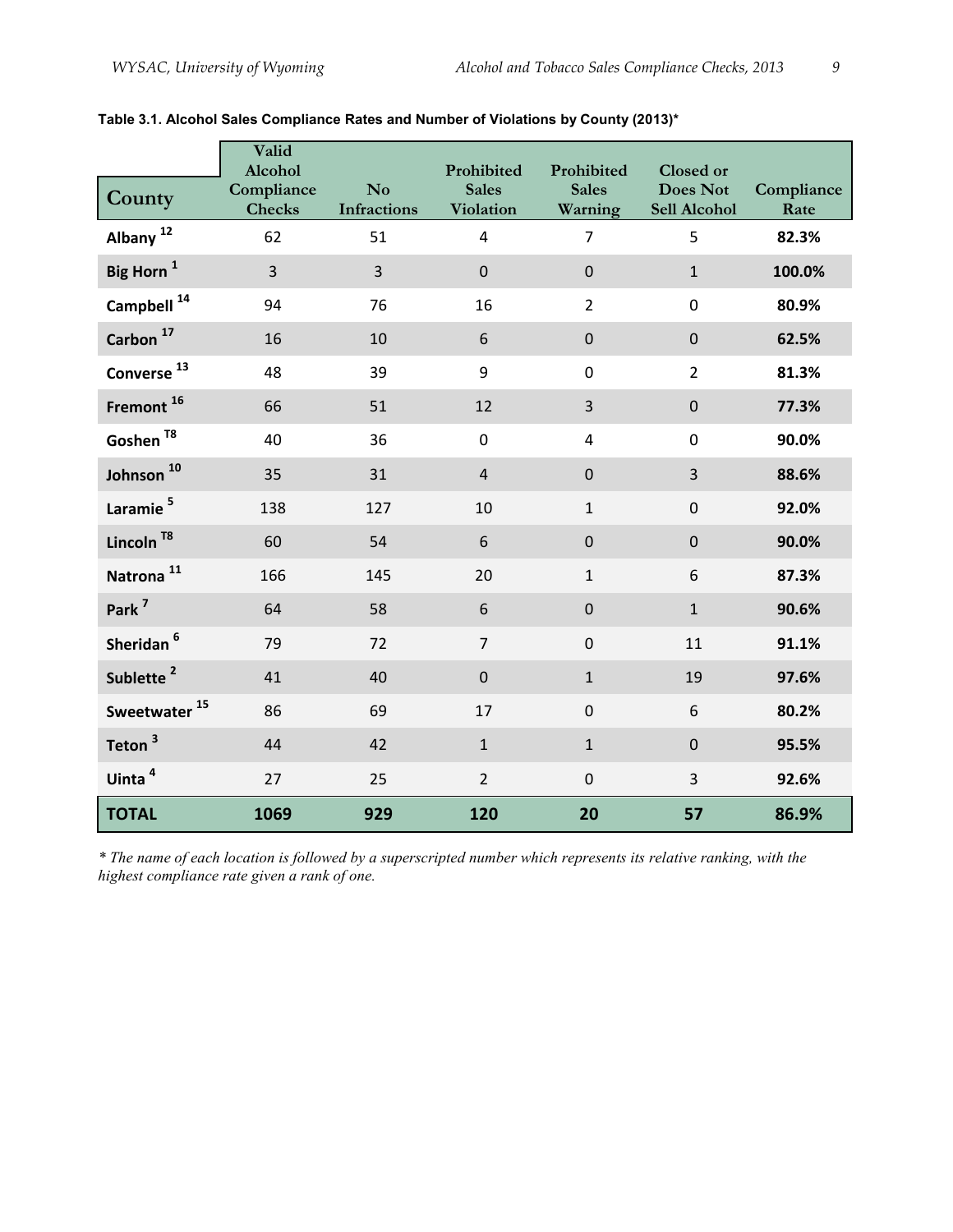#### **Table 3.2. Alcohol Sales Compliance Rates and Number of Violations by Municipality (2013)**

|                 |                          | Valid                 |                |                            |                            |                              |                    |
|-----------------|--------------------------|-----------------------|----------------|----------------------------|----------------------------|------------------------------|--------------------|
|                 |                          | Alcohol<br>Compliance | N <sub>o</sub> | Prohibited<br><b>Sales</b> | Prohibited<br><b>Sales</b> | Closed or<br><b>Does Not</b> |                    |
| County          | Municipality             | Checks                | Infractions    | Violation                  | Warning                    | Sell Alcohol                 | Compliance<br>Rate |
| Lincoln         | <b>Afton</b>             | 16                    | 15             | 1                          | 0                          | 0                            | 93.8%              |
| Natrona         | Alcova                   | 3                     | $\overline{2}$ | $\mathbf{1}$               | $\overline{0}$             | $\overline{0}$               | 66.7%              |
| Lincoln         | <b>Alpine</b>            | 14                    | 12             | $\overline{2}$             | 0                          | 0                            | 85.7%              |
| Natrona         | <b>Bar Nunn</b>          | $\mathbf{1}$          | $\mathbf{1}$   | $\mathbf 0$                | 0                          | $\overline{0}$               | 100.0%             |
| <b>Big Horn</b> | <b>Basin</b>             | $\overline{2}$        | 2              | 0                          | 0                          | $\mathbf{1}$                 | 100.0%             |
| Sublette        | <b>Boulder</b>           | $\mathbf{1}$          | $\mathbf{1}$   | $\overline{0}$             | 0                          | $\pmb{0}$                    | 100.0%             |
| Johnson         | <b>Buffalo</b>           | 35                    | 31             | 4                          | 0                          | 3                            | 88.6%              |
| Natrona         | Casper                   | 143                   | 126            | 16                         | $\mathbf{1}$               | $\overline{0}$               | 88.1%              |
| Laramie         | Cheyenne                 | 138                   | 127            | 10                         | $\mathbf{1}$               | $\mathbf 0$                  | 92.0%              |
| Park            | Cody                     | 53                    | 47             | 6                          | $\overline{0}$             | $\pmb{0}$                    | 88.7%              |
| Lincoln         | <b>Diamondville</b>      | 3                     | 3              | $\boldsymbol{0}$           | 0                          | 0                            | 100.0%             |
| Converse        | <b>Douglas</b>           | 37                    | 29             | 8                          | 0                          | $\overline{2}$               | 78.4%              |
| Fremont         | <b>Dubois</b>            | 10                    | 8              | $\overline{2}$             | 0                          | 0                            | 80.0%              |
| Natrona         | Edgerton                 | 3                     | 3              | $\boldsymbol{0}$           | $\mathbf 0$                | $\mathbf 0$                  | 100.0%             |
| Uinta           | Evanston                 | 27                    | 25             | $\overline{2}$             | 0                          | 3                            | 92.6%              |
| Natrona         | <b>Evansville</b>        | 13                    | 10             | 3                          | 0                          | $\overline{2}$               | 76.9%              |
| Campbell        | Gillette                 | 94                    | 76             | 16                         | $\overline{2}$             | 0                            | 80.9%              |
| Converse        | <b>Glenrock</b>          | 11                    | 10             | $\mathbf{1}$               | 0                          | $\mathbf 0$                  | 90.9%              |
| Sweetwater      | <b>Green River</b>       | 29                    | 28             | $\mathbf{1}$               | 0                          | $\mathbf{1}$                 | 96.6%              |
| Natrona         | <b>Hiland</b>            | $\mathbf{1}$          | $\mathbf{1}$   | $\mathbf 0$                | $\overline{0}$             | $\mathbf 0$                  | 100.0%             |
| Fremont         | <b>Hudson</b>            | 5                     | 3              | $\mathbf{1}$               | $\mathbf{1}$               | $\mathbf 0$                  | 60.0%              |
| Teton           | <b>Jackson</b>           | 44                    | 42             | $\mathbf{1}$               | $\mathbf{1}$               | $\pmb{0}$                    | 95.5%              |
| Johnson         | <b>Jeffrey City</b>      | 1                     | $\mathbf{1}$   | 0                          | 0                          | 0                            | 100.0%             |
| Lincoln         | <b>Kemmerer</b>          | 14                    | 12             | $\overline{2}$             | 0                          | $\overline{0}$               | 85.7%              |
| Fremont         | Kinnear                  | 5                     | 5              | 0                          | 0                          | 0                            | 100.0%             |
| Lincoln         | La Barge                 | 5                     | $\overline{4}$ | $\mathbf{1}$               | $\mathbf 0$                | $\mathbf 0$                  | 80.0%              |
| Fremont         | Lander                   | 12                    | 11             | $\mathbf{1}$               | 0                          | $\mathbf 0$                  | 91.7%              |
| Albany          | Laramie                  | 62                    | 51             | $\overline{4}$             | $\overline{7}$             | 5                            | 82.3%              |
| <b>Big Horn</b> | <b>Manderson</b>         | 1                     | $\mathbf{1}$   | 0                          | 0                          | 0                            | 100.0%             |
| Natrona         | <b>Midwest</b>           | $\mathbf{1}$          | $\mathbf{1}$   | $\pmb{0}$                  | 0                          | $\overline{2}$               | 100.0%             |
| Natrona         | <b>Pathfinder</b>        | $\mathbf{1}$          | $\mathbf{1}$   | 0                          | 0                          | 0                            | 100.0%             |
| Fremont         | <b>Pavillion</b>         | $\overline{4}$        | $\overline{4}$ | $\overline{0}$             | 0                          | $\overline{0}$               | 100.0%             |
| Sublette        | Pinedale                 | 40                    | 39             | 0                          | $\mathbf{1}$               | 19                           | 97.5%              |
| Park            | <b>Powell</b>            | 11                    | 11             | $\mathbf 0$                | $\pmb{0}$                  | $\mathbf{1}$                 | 100.0%             |
| Carbon          | <b>Rawlins</b>           | 16                    | 10             | 6                          | 0                          | 0                            | 62.5%              |
| Fremont         | Riverton                 | $19\,$                | $11\,$         | 8                          | $\pmb{0}$                  | $\pmb{0}$                    | 57.9%              |
| Sweetwater      | <b>Rock Springs</b>      | 57                    | 41             | 16                         | 0                          | 5                            | 71.9%              |
| Sheridan        | Sheridan                 | 79                    | 72             | $\overline{7}$             | $\pmb{0}$                  | 11                           | 91.1%              |
| Fremont         | Shoshoni                 | 10                    | 8              | 0                          | $\overline{2}$             | $\pmb{0}$                    | 80.0%              |
| Lincoln         | <b>Star Valley Ranch</b> | $\mathbf{1}$          | $\mathbf{1}$   | $\pmb{0}$                  | 0                          | $\pmb{0}$                    | 100.0%             |
| Lincoln         | <b>Thayne</b>            | $\overline{7}$        | $\overline{7}$ | 0                          | $\pmb{0}$                  | $\pmb{0}$                    | 100.0%             |
| Goshen          | <b>Torrington</b>        | 40                    | 36             | $\pmb{0}$                  | 4                          | $\pmb{0}$                    | 90.0%              |
| Natrona         | Waltman                  | $\mathbf{0}$          | $\mathbf{0}$   | 0                          | 0                          | $\overline{2}$               |                    |
|                 | <b>Total</b>             | 1069                  | 929            | 120                        | 20                         | 57                           | 86.9%              |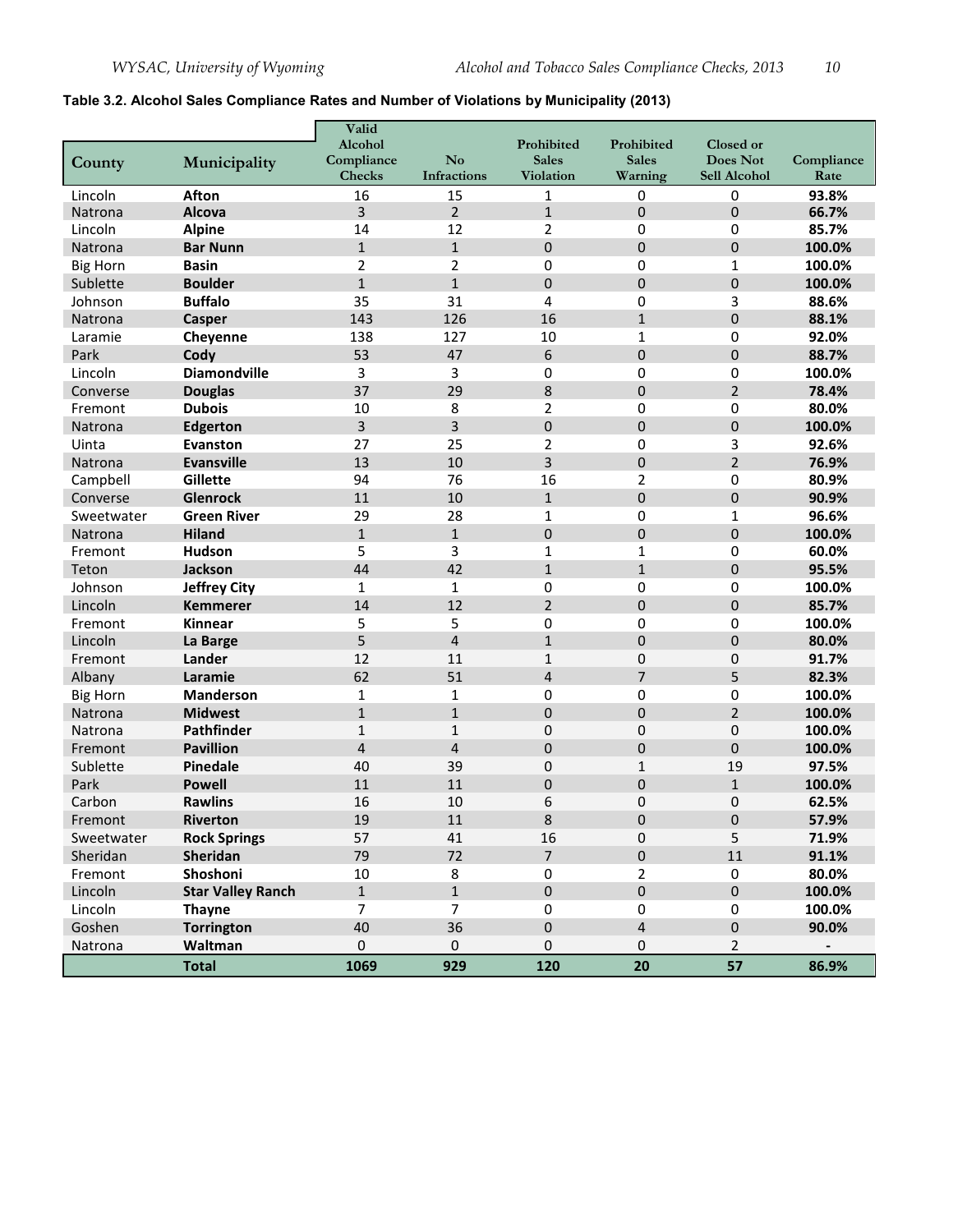#### **Table 3.3. Summary of Alcohol Sales Compliance Rates by Municipality (2013)**

## **Summary of Alcohol Compliance Rates by Municipality (2013)**

| 100%              | $99.9\% - 90.0\%$  | $89.9\% - 80.0\%$ | $79.9\% - 70.0\%$ | $69.9\% - 60.0\%$ | $59.9\% - 0.0\%$ |
|-------------------|--------------------|-------------------|-------------------|-------------------|------------------|
| ○ Bar Nunn        | $\circ$ Afton      | $\circ$ Alpine    | $\circ$ Douglas   | ⊙ Alcova          | o Riverton       |
| $\circ$ Basin     | $\circ$ Cheyenne   | ⊙ Buffalo         | o Evansville      | $\circ$ Hudson    |                  |
| ○ Boulder         | o Evanston         | ○ Casper          | ○ Rock Springs    | ○ Rawlins         |                  |
| ○ Diamondville    | $\circ$ Glenrock   | $\circ$ Cody      |                   |                   |                  |
| $\circ$ Edgerton  | ○ Green River      | $\circ$ Dubois    |                   |                   |                  |
| $\circ$ Hiland    | $\circ$ Jackson    | $\circ$ Gillette  |                   |                   |                  |
| o Jeffrey City    | $\circ$ Lander     | o Kemmerer        |                   |                   |                  |
| ⊙ Kinnear         | $\circ$ Pinedale   | ○ La Barge        |                   |                   |                  |
| ○ Manderson       | $\circ$ Sheridan   | $\circ$ Laramie   |                   |                   |                  |
| ○ Midwest         | $\circ$ Torrington | ○ Shoshoni        |                   |                   |                  |
| o Pathfinder      |                    |                   |                   |                   |                  |
| $\circ$ Pavillion |                    |                   |                   |                   |                  |
| ⊙ Powell          |                    |                   |                   |                   |                  |
| ○ Star Valley     |                    |                   |                   |                   |                  |
| Ranch             |                    |                   |                   |                   |                  |
| $\circ$ Thayne    |                    |                   |                   |                   |                  |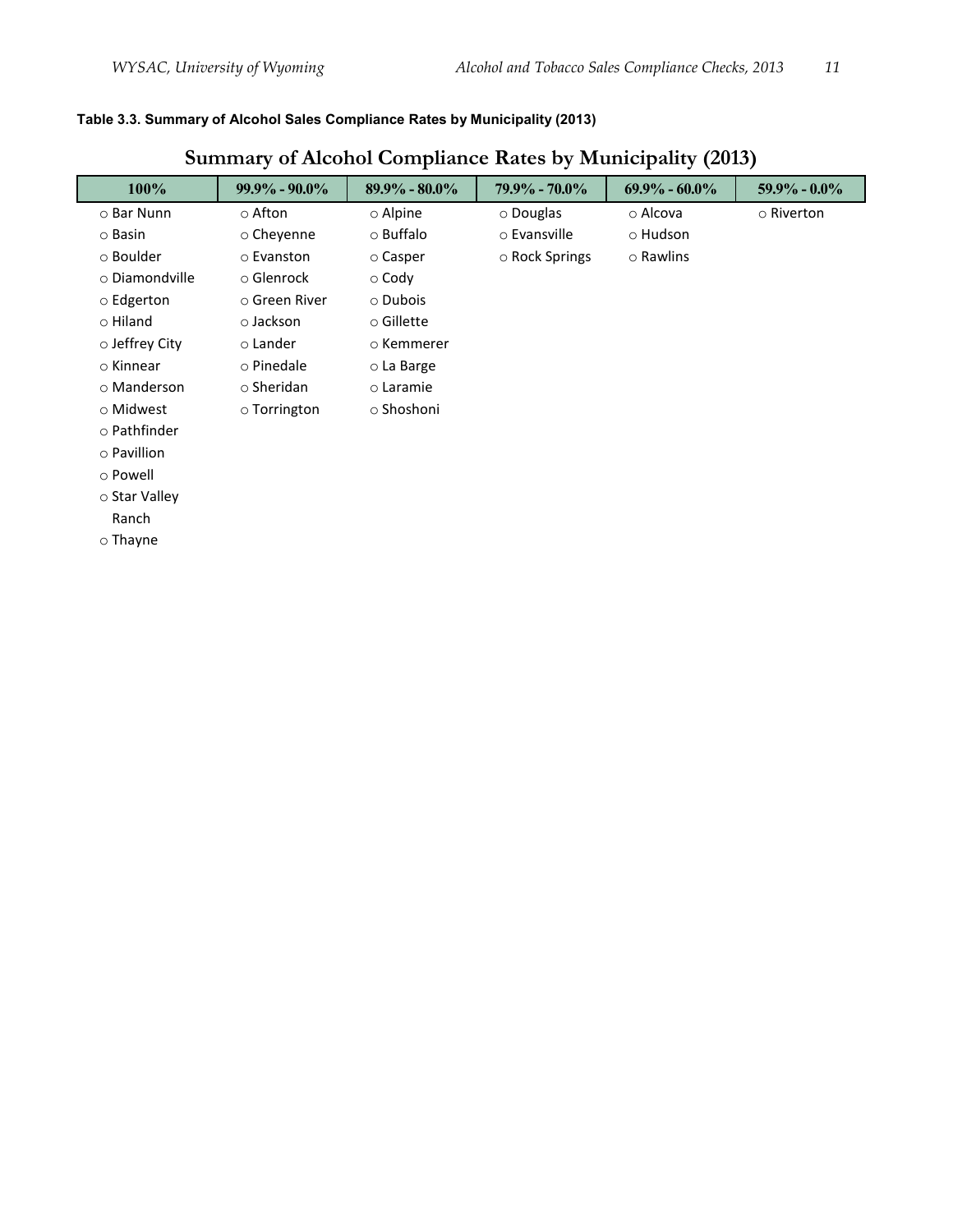## 3.3. Tobacco Sales Compliance Checks Results

In total, 790 tobacco sales compliance checks were submitted to WYSAC and entered into a database. After removal of null attempts, 781 checks were included in the calculations and analysis.

Inspection forms indicating only a warning was issued were considered a violation of compliancy for data analysis purposes, though no citations were issued. Data which represented an unsuccessful attempt because the business was closed or no longer sells tobacco were considered a null attempt and not included in the total compliance check counts or calculations. Compliance rates were calculated by dividing the number of non-infractions reported by the number of compliance checks performed.

As shown below in Figure 3.3, valid tobacco sales compliance checks forms were returned for 15 Wyoming counties, the fewest ever, and for 34 municipalities. Routinely there have been substantially fewer municipalities used for tobacco sales compliance checks than for alcohol sales compliance checks. The counties that did not return valid forms were: Big Horn, Carbon, Crook, Hot Springs, Niobrara, Platte, Washakie, and Weston.



**Figure 3.3. Number of Regions Submitting Tobacco Sales Compliance Checks (2007–2013)**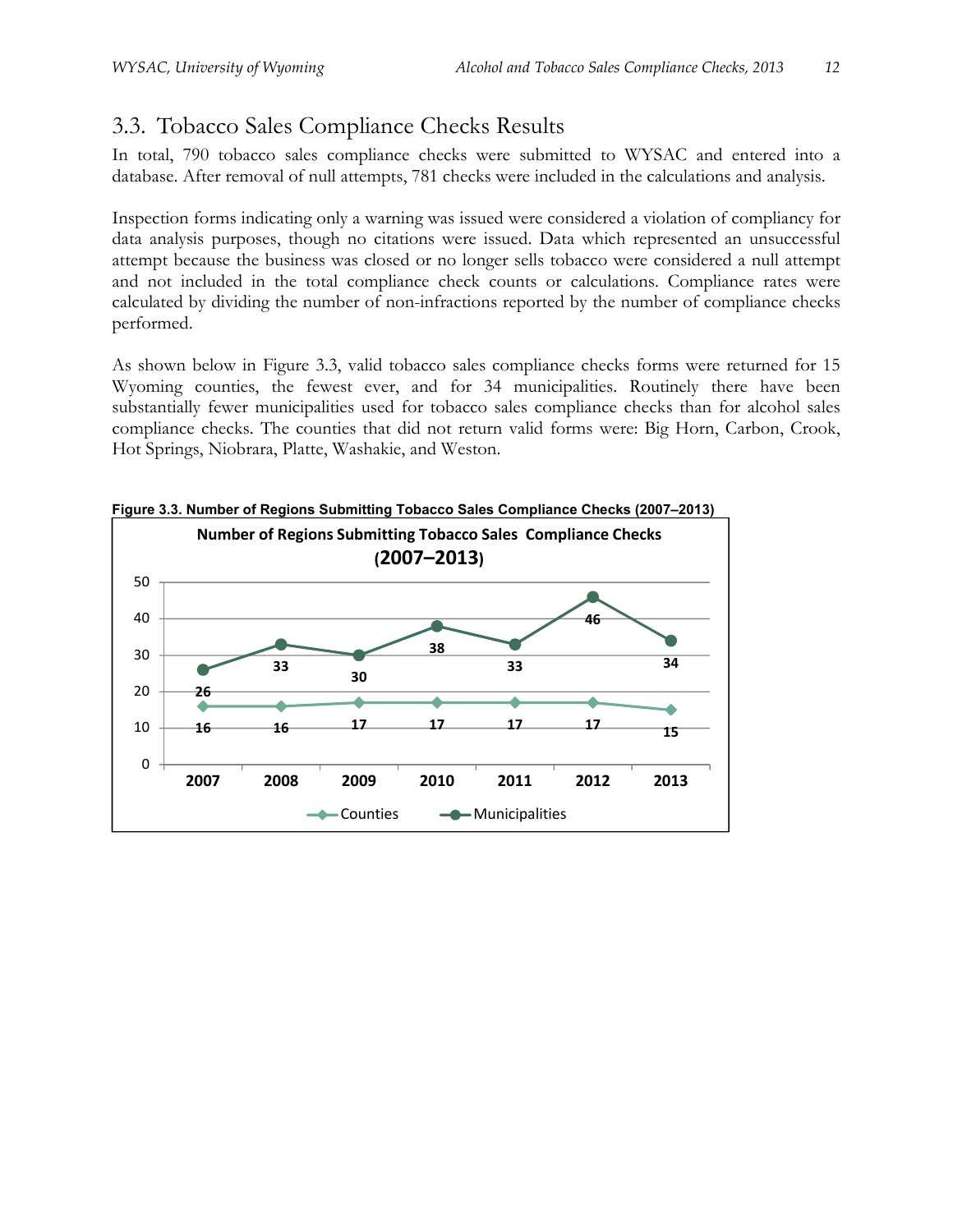<u>.</u>

Following are the results from the tobacco compliance checks performed in 2013. Compliance rates are presented first by county (Table 3.4), then by municipality (Table 3.5). In the county table, the name of each location is followed by a superscripted number which represents its relative ranking, with the highest compliance rate given a rank of one.

Overall tobacco compliance for all reporting counties and cities was 89.5%, a decrease of roughly 3 percentage points from 2012<sup>3</sup>. It should be noted that different municipalities have submitted checks each year, so this comparison should not be considered representative of the "statewide compliance rate" but rather a comparison of the overall compliance rates for those municipalities that submitted forms.

Results by county, presented in Table 3.4, indicate that only one county, Sublette, had a perfect tobacco sales compliance rate of 100%. The next five counties with the highest compliance rates were Natrona (96.9%), Goshen (92.3%), Campbell (92.2%), Sweetwater (91.2%), and Johnson (90.6%). The counties that demonstrated compliance rates between 89.9% and 80.0% were Lincoln (89.3%), Laramie (88.6%), Albany (87.5%), Fremont (85.1%), Park (84.2%), Uinta (84.2%), Sheridan  $(84.1\%)$ , and Teton  $(82.8\%)$ . Converse County  $(69.6\%)$  was the only county with a rate below 80%.

Table 3.5 displays the compliance rates and infractions for all 34 municipalities that returned tobacco sales compliance checks, listed in alphabetical order. Table 3.6 presents the tobacco sales compliance rates for all municipalities organized into groups of decreasing compliancy. A large number of municipalities (12) had perfect compliance rates. The municipalities with the lowest tobacco compliance rates were Alpine (66.7%), Evansville (66.7%), Glenrock (60.0%), Lingle (50.0%) and Hawk Springs (0.0%). It should be noted that for many of these municipalities the sample sizes were very small (5 or less) which is more likely to result in extreme rates (100% or 0%).

<sup>&</sup>lt;sup>3</sup> WYSAC (2012) *Wyoming Alcohol and Tobacco Compliance Checks, 2012, by Holder, W. T. (WYSAC Technical* Report No. SRC-1208). Laramie, WY: Wyoming Survey & Analysis Center, University of Wyoming.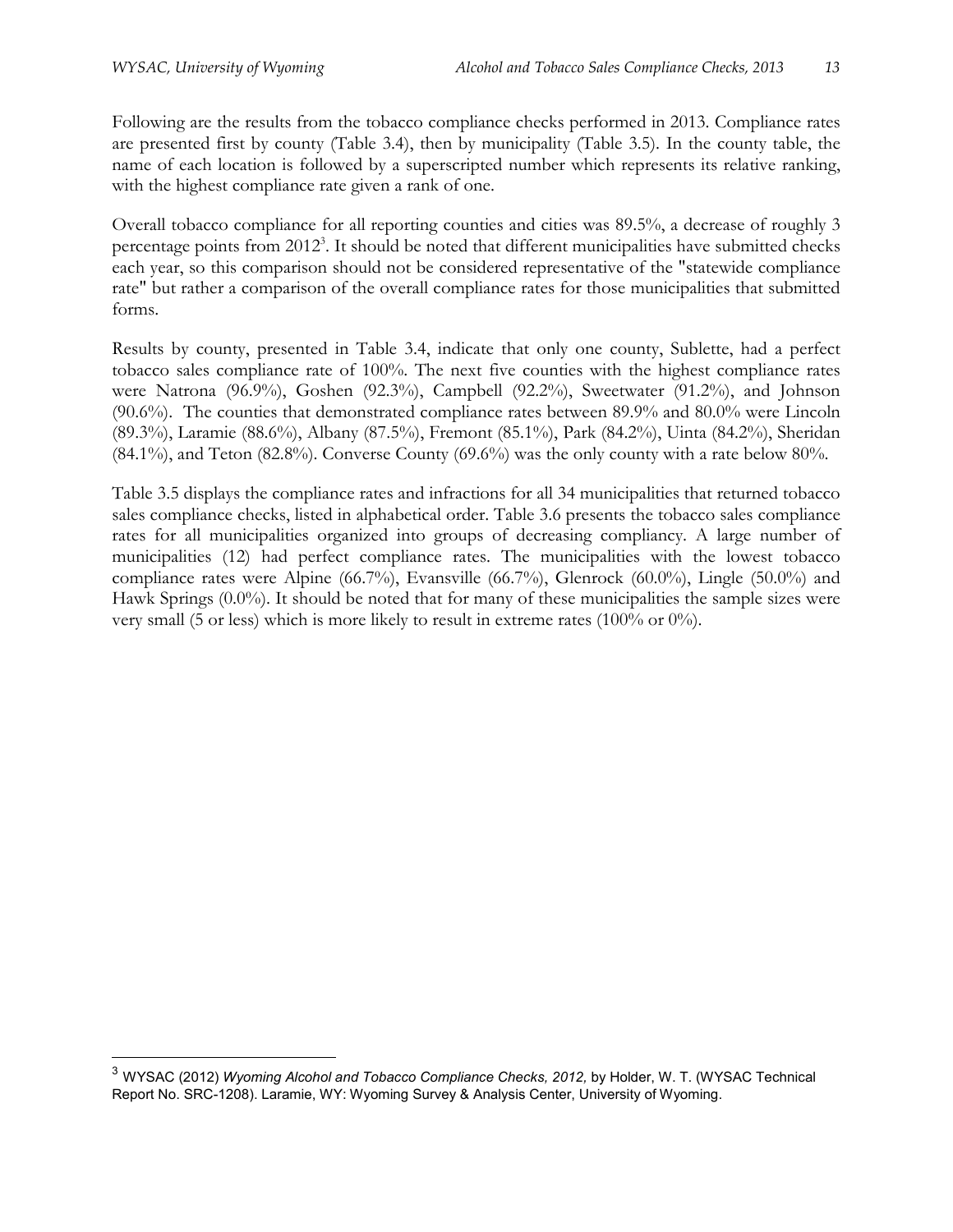| County                  | Valid<br>Tobacco<br>Compliance<br><b>Checks</b> | No<br><b>Infractions</b> | Prohibited<br><b>Sales</b><br>Violation | Prohibited<br><b>Sales</b><br>Warning | Closed or<br><b>Does Not</b><br><b>Sell</b><br>Tobacco | Compliance<br>Rate |
|-------------------------|-------------------------------------------------|--------------------------|-----------------------------------------|---------------------------------------|--------------------------------------------------------|--------------------|
| Albany <sup>9</sup>     | 64                                              | 56                       | 8                                       | $\boldsymbol{0}$                      | 0                                                      | 87.5%              |
| Campbell <sup>4</sup>   | 64                                              | 59                       | $\overline{4}$                          | $\mathbf{1}$                          | $\mathbf{1}$                                           | 92.2%              |
| Converse $^{15}$        | 23                                              | 16                       | 7                                       | $\mathbf 0$                           | $\mathbf 0$                                            | 69.6%              |
| Fremont <sup>10</sup>   | 74                                              | 63                       | 8                                       | $\overline{3}$                        | $\mathbf 0$                                            | 85.1%              |
| Goshen <sup>3</sup>     | 39                                              | 36                       | $\overline{2}$                          | $\mathbf{1}$                          | $\mathbf{1}$                                           | 92.3%              |
| Johnson <sup>6</sup>    | 32                                              | 29                       | 3                                       | $\mathbf 0$                           | $\mathbf 0$                                            | 90.6%              |
| Laramie <sup>8</sup>    | 79                                              | 70                       | 9                                       | $\mathbf 0$                           | $\pmb{0}$                                              | 88.6%              |
| Lincoln <sup>7</sup>    | 28                                              | 25                       | $\overline{2}$                          | $\mathbf{1}$                          | $\mathbf 0$                                            | 89.3%              |
| Natrona <sup>2</sup>    | 130                                             | 126                      | $\sqrt{4}$                              | $\mathbf 0$                           | $\mathbf 0$                                            | 96.9%              |
| Park <sup>11</sup>      | 38                                              | 32                       | $6\,$                                   | $\mathbf 0$                           | $\mathbf 0$                                            | 84.2%              |
| Sheridan <sup>13</sup>  | 44                                              | 37                       | $\overline{7}$                          | $\mathbf 0$                           | $\mathbf 0$                                            | 84.1%              |
| Sublette <sup>1</sup>   | 42                                              | 42                       | $\mathbf 0$                             | $\mathbf 0$                           | $\overline{4}$                                         | 100.0%             |
| Sweetwater <sup>5</sup> | 57                                              | 52                       | 5                                       | $\mathbf 0$                           | $\mathbf 0$                                            | 91.2%              |
| Teton <sup>14</sup>     | 29                                              | 24                       | 5                                       | $\mathbf 0$                           | $\mathbf 0$                                            | 82.8%              |
| Uinta <sup>11</sup>     | 38                                              | 32                       | 6                                       | $\mathbf 0$                           | $\mathbf{1}$                                           | 84.2%              |
| <b>TOTAL</b>            | 781                                             | 699                      | 76                                      | 6                                     | $\overline{7}$                                         | 89.5%              |

**Table 3.4. Tobacco Sales Compliance Rate and Number of Violations by County (2013)\*** 

*\* The name of each location is followed by a superscripted number which represents its relative ranking, with the highest compliance rate given a rank of one.*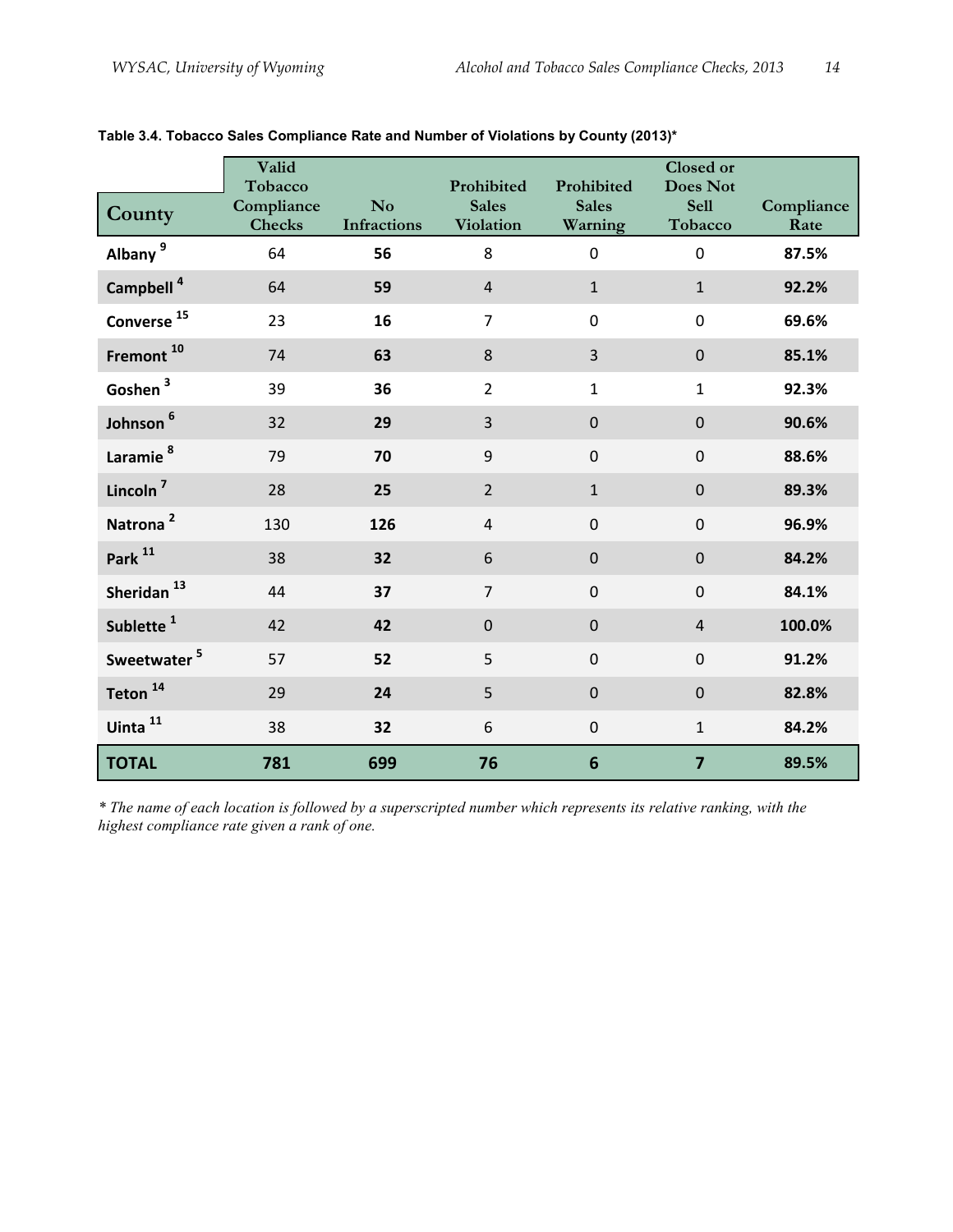#### **Table 3.5. Tobacco Sales Compliance Rate and Number of Violations by Municipality (2013)**

|                |                     | Valid<br>Tobacco     |                   | Prohibited                       | Prohibited              | Closed or                |                    |
|----------------|---------------------|----------------------|-------------------|----------------------------------|-------------------------|--------------------------|--------------------|
| County         | Municipality        | Compliance<br>Checks | No<br>Infractions | <b>Sales</b><br><b>Violation</b> | <b>Sales</b><br>Warning | Does Not Sell<br>Tobacco | Compliance<br>Rate |
| Lincoln        | <b>Afton</b>        | 5                    | 5                 | $\Omega$                         | 0                       | 0                        | 100.0%             |
| Natrona        | <b>Alcova</b>       | $\overline{2}$       | $\overline{2}$    | $\mathbf 0$                      | 0                       | $\overline{0}$           | 100.0%             |
| Lincoln        | <b>Alpine</b>       | 6                    | 4                 | $\mathbf{1}$                     | $\mathbf{1}$            | 0                        | 66.7%              |
| Johnson        | <b>Buffalo</b>      | 32                   | 29                | 3                                | 0                       | 0                        | 90.6%              |
| Natrona        | Casper              | 122                  | 119               | 3                                | $\boldsymbol{0}$        | 0                        | 97.5%              |
| Laramie        | Cheyenne            | 79                   | 70                | 9                                | 0                       | 0                        | 88.6%              |
| Park           | Cody                | 32                   | 27                | 5                                | 0                       | 0                        | 84.4%              |
| Lincoln        | <b>Cokeville</b>    | $\mathbf{1}$         | $\mathbf{1}$      | $\overline{0}$                   | 0                       | 0                        | 100.0%             |
| Converse       | <b>Douglas</b>      | 13                   | 10                | 3                                | 0                       | 0                        | 76.9%              |
| Fremont        | <b>Dubois</b>       | 10                   | 9                 | $\mathbf 0$                      | $\mathbf{1}$            | 0                        | 90.0%              |
| Lincoln        | <b>Etna</b>         | $\mathbf{1}$         | $\mathbf{1}$      | $\mathbf 0$                      | 0                       | 0                        | 100.0%             |
| Uinta          | <b>Evanston</b>     | 38                   | 32                | 6                                | $\mathbf 0$             | $\mathbf{1}$             | 84.2%              |
| Natrona        | <b>Evansville</b>   | 3                    | $\overline{2}$    | $\mathbf{1}$                     | $\pmb{0}$               | 0                        | 66.7%              |
| Campbell       | <b>Gillette</b>     | 64                   | 59                | $\overline{4}$                   | $\mathbf{1}$            | $\mathbf{1}$             | 92.2%              |
| Converse       | Glenrock            | 10                   | 6                 | 4                                | 0                       | 0                        | 60.0%              |
| Sweetwater     | <b>Green River</b>  | 9                    | 9                 | $\mathbf 0$                      | $\mathbf 0$             | 0                        | 100.0%             |
| Goshen         | <b>Hawk Springs</b> | $\mathbf{1}$         | 0                 | $\mathbf{1}$                     | 0                       | 0                        | 0.0%               |
| <b>Natrona</b> | <b>Hiland</b>       | $\mathbf{1}$         | $\mathbf{1}$      | $\mathbf 0$                      | $\mathbf 0$             | 0                        | 100.0%             |
| Teton          | Jackson             | 29                   | 24                | 5                                | 0                       | 0                        | 82.8%              |
| Lincoln        | <b>Kemmerer</b>     | 12                   | 11                | $\mathbf{1}$                     | 0                       | 0                        | 91.7%              |
| Fremont        | <b>Kinnear</b>      | $\overline{2}$       | $\overline{2}$    | $\mathbf 0$                      | 0                       | 0                        | 100.0%             |
| Fremont        | Lander              | 22                   | 17                | 5                                | 0                       | 0                        | 77.3%              |
| Albany         | Laramie             | 64                   | 56                | 8                                | 0                       | 0                        | 87.5%              |
| Goshen         | Lingle              | $\overline{2}$       | $\mathbf{1}$      | $\mathbf{1}$                     | 0                       | 0                        | 50.0%              |
| Natrona        | <b>Midwest</b>      | $\mathbf{1}$         | $\mathbf{1}$      | $\Omega$                         | 0                       | $\Omega$                 | 100.0%             |
| Sublette       | Pinedale            | 42                   | 42                | $\pmb{0}$                        | 0                       | 4                        | 100.0%             |
| Park           | <b>Powell</b>       | 6                    | 5                 | $\mathbf{1}$                     | $\pmb{0}$               | 0                        | 83.3%              |
| Fremont        | Riverton            | 38                   | 33                | $\overline{3}$                   | $\overline{2}$          | 0                        | 86.8%              |
| Sweetwater     | <b>Rock Springs</b> | 48                   | 43                | 5                                | $\pmb{0}$               | 0                        | 89.6%              |
| Sheridan       | Sheridan            | 44                   | 37                | $\overline{7}$                   | $\boldsymbol{0}$        | $\boldsymbol{0}$         | 84.1%              |
| Fremont        | Shoshoni            | $\overline{2}$       | $\overline{2}$    | $\pmb{0}$                        | 0                       | 0                        | 100.0%             |
| Lincoln        | <b>Thayne</b>       | 3                    | 3                 | $\mathbf 0$                      | $\mathbf 0$             | 0                        | 100.0%             |
| Goshen         | <b>Torrington</b>   | 36                   | 35                | $\mathbf 0$                      | $\mathbf{1}$            | $\mathbf{1}$             | 97.2%              |
| Natrona        | Waltman             | $\mathbf{1}$         | $\mathbf{1}$      | $\mathbf 0$                      | $\mathbf 0$             | 0                        | 100.0%             |
|                | <b>TOTAL</b>        | 781                  | 699               | 76                               | 6                       | $\overline{7}$           | 89.5%              |